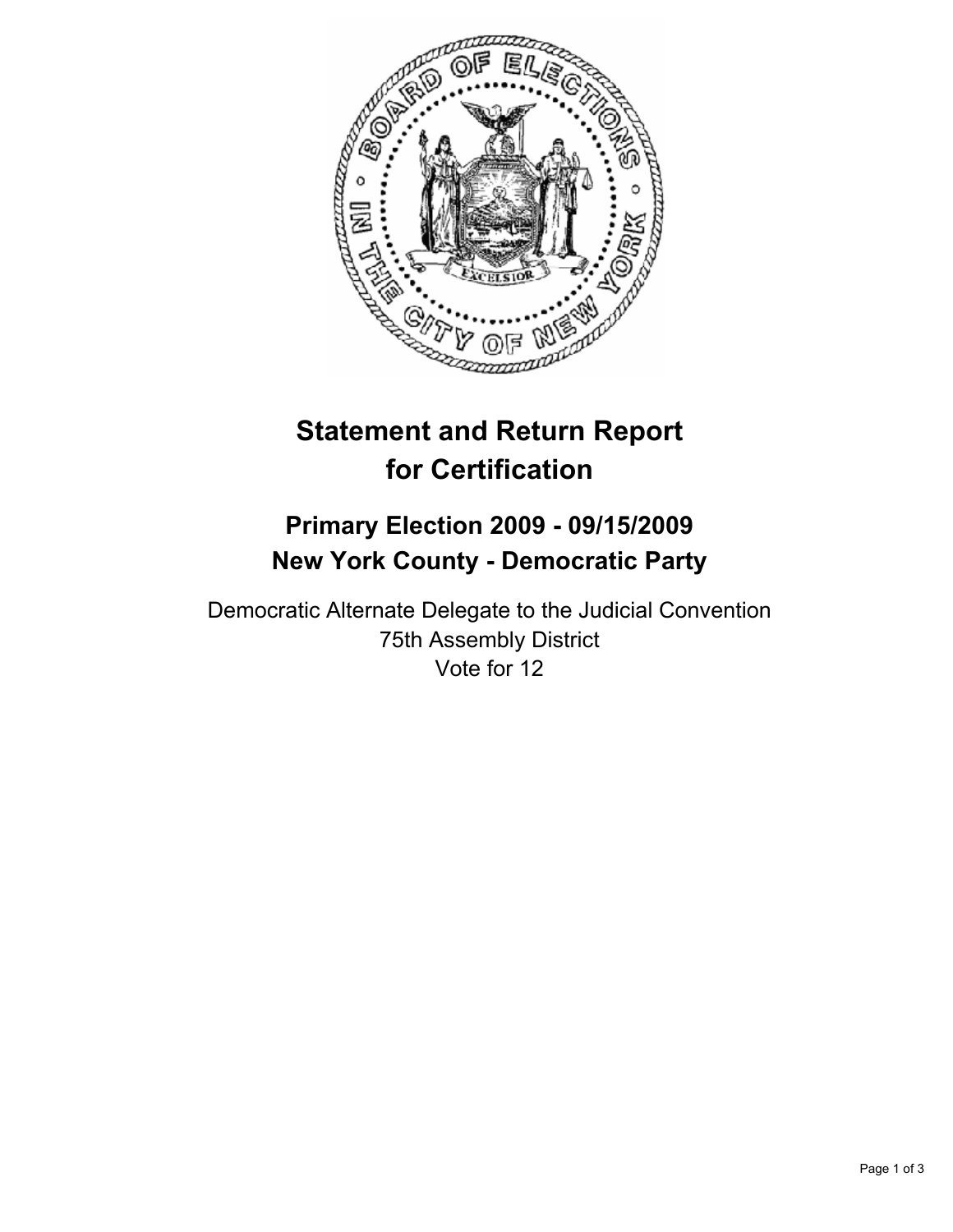

#### **Assembly District 75**

| <b>EMERGENCY</b>          | 119    |
|---------------------------|--------|
| ABSENTEE/MILITARY         | 254    |
| <b>AFFIDAVIT</b>          | 130    |
| <b>ARCHIE MACGREGOR</b>   | 2,169  |
| <b>JOHN AMODEO</b>        | 1,934  |
| LUKE J MCAULIFFE          | 2,024  |
| <b>AISHLING SIMPSON</b>   | 1,946  |
| <b>JON D NALLEY</b>       | 1,762  |
| <b>THOMAS GRECO</b>       | 1,943  |
| <b>LEE SINOVOI</b>        | 1,921  |
| <b>MARY D DORMAN</b>      | 2,325  |
| <b>JOSEPH WALSH</b>       | 1,964  |
| <b>ESTHER MELAMED</b>     | 2,716  |
| <b>JAMES CAMPBELL</b>     | 2,263  |
| <b>BLANCHE HUTCHERSON</b> | 2,432  |
| EDITH F COLLINS           | 2,372  |
| <b>GILBERT FLORES</b>     | 1,976  |
| <b>RICHARD M ROBINSON</b> | 1,920  |
| <b>NAOMI HUTTER</b>       | 2,229  |
| DOROTHY TOBACMAN          | 2,063  |
| <b>WALTER NAEGLE</b>      | 1,923  |
| <b>EDITH FILOSA</b>       | 2,077  |
| <b>WILMA VELAZQUEZ</b>    | 2,350  |
| <b>Total Votes</b>        | 42,309 |